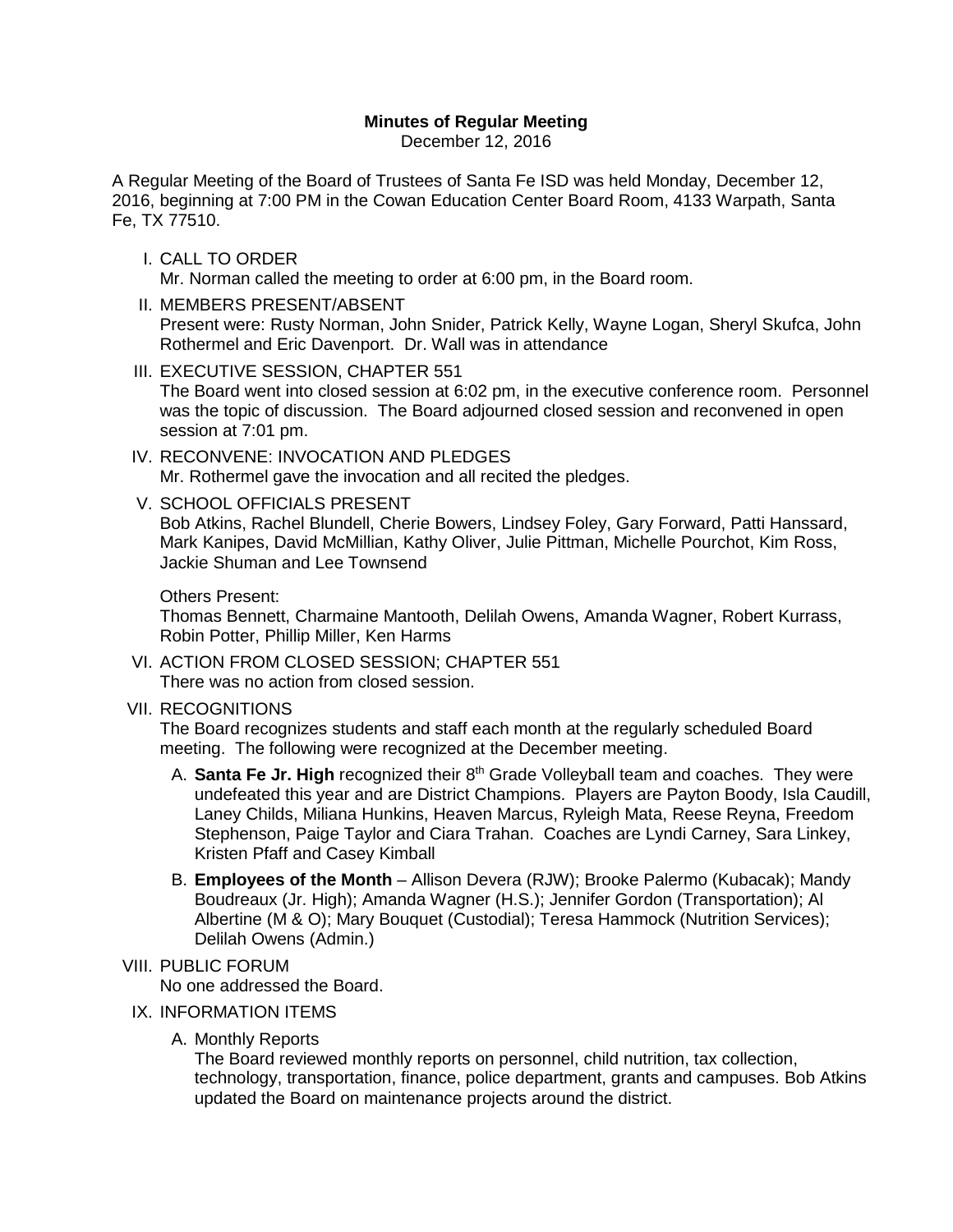- B. Mr. Norman read into the minutes a report stating that as of December 14, 2016, Santa Fe ISD Board members have completed or in the process of completing state requirements for training.
- C. Dr. Shuman along with teachers and principal's from each campus updated the Board on significant teaching and learning opportunities they experienced by attending the Learning Forward Conference.
- D. Dr. Shuman reported to the Board the Texas Academic Performance Report (TAPR) for the 2015-2016 school year.

## X. CONSENT AGENDA

Mr. Logan made a motion to approve the following consent agenda items as presented. Mr. Rothermel seconded and all voted in favor.

- A. Minutes of November 18 and November 28, 2016
- B. Accounts Payable \$961,146.80
- C. Student Transfers
- D. P.E. Waivers
- E. Authorized Representative for First Public Investment Pool

# XI. REGULAR AGENDA

- A. Mr. Rothermel made a motion to approve the donation from Texas Department of Criminal Justice for 50 laptop computers and two monitors to be used as part of the districts computer refresh. Mrs. Skufca seconded and all voted in favor.
- B. Mr. Rothermel made a motion to approve the District Print Shop copier contract with Marimon for 60 months at a lease price of \$1,350 per month OR \$16,200 annually with an additional per click cost of \$0.0408 for color and \$0.0049 for black and white. The annual estimated cost is \$34,322.00. Mr. Davenport seconded and all voted in favor.
- C. Mrs. Skufca made a motion to approve Resolution to initiate the process of designation as a District of Innovation, hold a Public Hearing, and authorize the Superintendent and/or designee to appoint the district level committee to develop a plan for board approval. Mr. Logan seconded and all voted in favor.
- D. Mr. Snider made a motion to approve the agreement with Director's Choice Tour and Travel not to exceed a total amount of \$90,000.00, that will be generated from student activity fundraising accounts. Mrs. Skufca seconded and all voted in favor.

## XII. BOARD COMMUNICATION

Ms. Hanssard

- Presented the Board with a list of events for December and January. Commented on the outstanding presentations by staff regarding the Learning Forward Conference. Wished everyone a restful and safe holiday break.
- Mrs. Townsend
	- Wished everyone a great holiday break.
- Mr. Snider
	- Commented how proud he was of the teachers and administrators for their hard work. Wished everyone a Merry Christmas.
- Mr. Kelly
	- Inspired by the Learning Forward presentation and to see how passionate the staff that spoke was about the conference. Wished everyone a Merry Christmas.